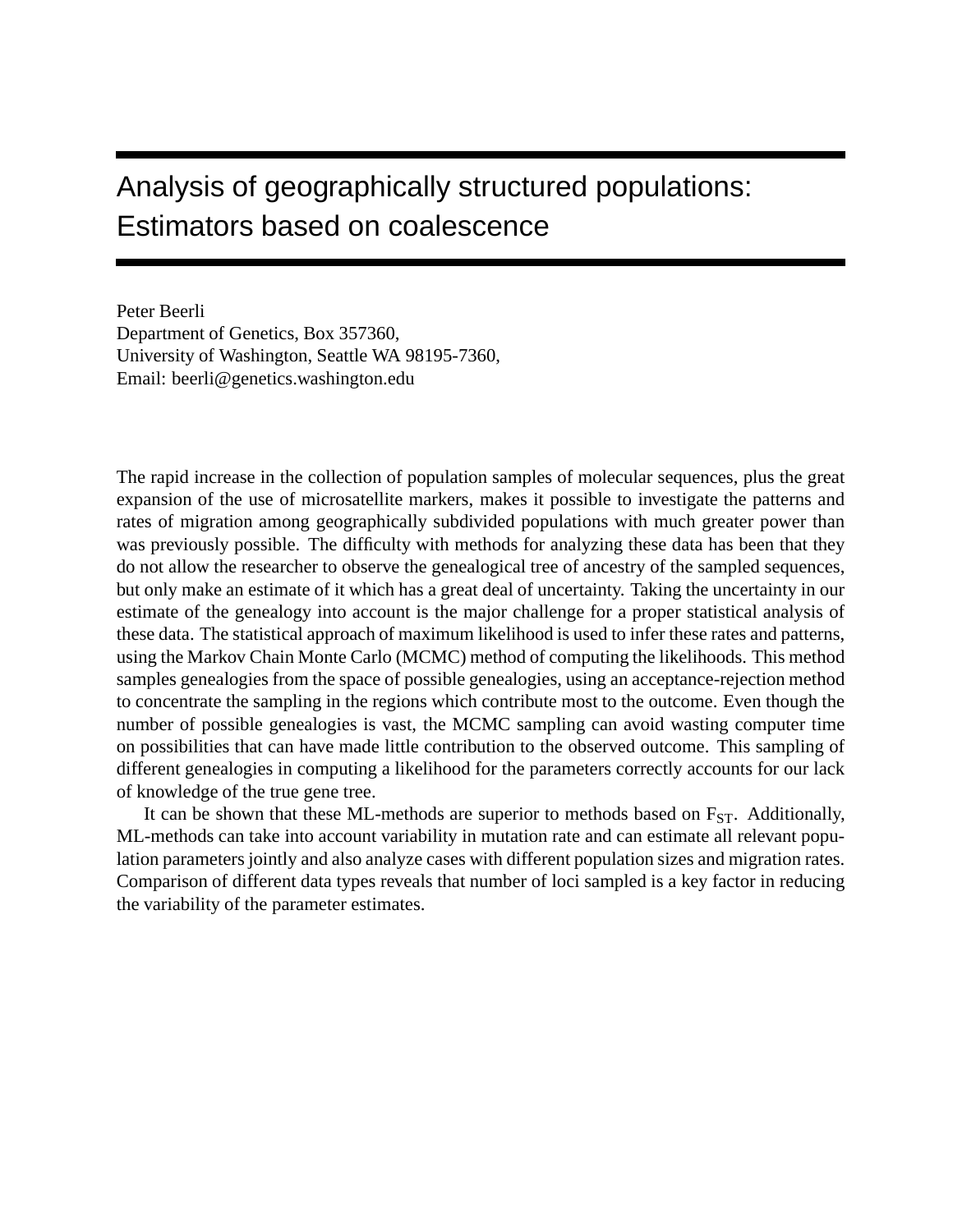#### **The coalescent**

Most current population genetics analyses are using theoretical findings of Sewall Wright and R. A. Fisher which were made in the early 20th century. Their work is based on a view which

uses discrete generations of idealized individuals passing their genes to offspring in the next generation. This "looking forward" strategy implies that calculation of the probability of a given genotype is rather difficult. Kingman (1982a,b) formalized a "looking backward" strategy: the coalescent. Hudson (1990) and Donnelly and Tavare´ (1997) give comprehensive reviews on the subject. Coalescence theory takes the relatedness of the sample into account, so it incorporates random genetic drift and mutation. This approach makes it very easy to calculate probabilities of a genealogy of a sample of individuals with a given effective population size,  $P(g|\Theta)$ . Hudson (1990) and others showed that we can extend this single population approach to multiple populations and estimate migration rates and also that we can include other forces such as growth, recombination, and selection.



**Figure 1:** A coalescent tree with sampled sequences

### **Markov chain Monte Carlo (MCMC) integration**

Construction of random genealogies (Simulation studies) is simple with the coalescent approach (e.g. the method of Slatkin and Maddison 1989). Inference of parameters is much harder, especially when we want not to lose any information in the data (Felsenstein 1992). In a likelihood framework we would like to simply integrate over all possible genealogies *G* and solve for the population parameters  $\Theta$  at the maximum likelihood

$$
L(\Theta) = \int_{g \in G} P(g|\Theta) P(D|g) dg,
$$
\n(1)

where  $P(D|g)$  is the likelihood of the genealogy with the sample data. This is not possible; there are too many different topologies with different branch lengths. But we can approximate by using a biased random walk through the genealogy space and then infer the parameters from the sampled genealogies correcting for the biased sampling:

$$
L(\Theta) = \int_{g \sim P(g|\Theta_0)P(D|g)} \frac{P(g|\Theta)}{P(g|\Theta_0)} dg
$$
 (2)

(MCMC: Hammersley and Handscomb 1964, MCMC and coalescence: Kuhner et al. 1996)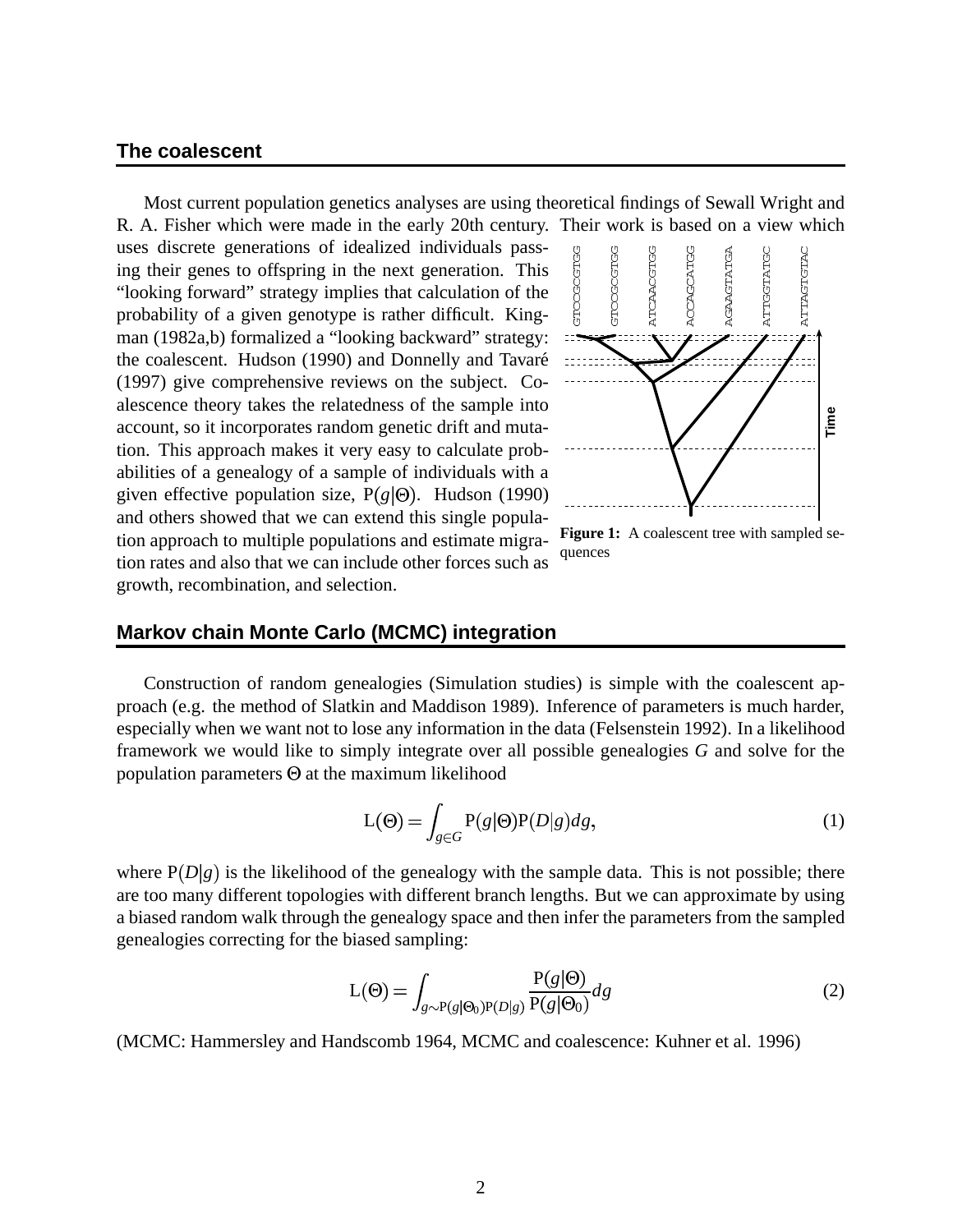|           | Population 1 |          | Population 2 |          |  |
|-----------|--------------|----------|--------------|----------|--|
|           | $4N_e\mu$    | $4N_e m$ | $4N_e\mu$    | $4N_e m$ |  |
| Truth     | 0.0500       | 10.00    | 0.0050       | 1.00     |  |
| Mean      | 0.0476       | 8.35     | 0.0048       | 1.21     |  |
| Std. dev. | 0.0052       | 1.09     | 0.0005       | 0.15     |  |

Table 1: Simulation with unequal known parameters of 100 two-locus datasets with 25 individuals in each population and 500 base pairs (bp) per locus. Std. dev. is the standard deviation.

# **Two population exchange migrants**

We will explore the details of the MCMC mechanism in a simple two population model with the parameters:  $\Theta_1 = 4N_e^{(1)}\mu$ ,  $\Theta_2 = 4N_e^{(2)}\mu$ ,  $M_1 = m_1/\mu$ ,  $M_2 = m_2/\mu$  (we need to scale by the unknown mutation rate  $\mu$  of our data).



**Figure 2:** Two population model with population sizes  $N_e^{(1)}$ ,  $N_e^{(2)}$ , and migration rates  $m_1$ ,  $m_2$ .

- Assumptions: Population have constant size and exist forever, migration rate is constant through time, and the genetic markers are neutral.
- We can jointly estimate migration rates and population sizes
- Example of a simulation study (Table 1), where I generated 100 single locus data sets and then analyzed them with the program MIGRATE (Beerli 1997).
- Problems: perhaps not a natural situation; how long do we need to run the genealogy sampler?

# **Migration matrix model**

- Assumptions: same as with 2 populations
- Simulation studies with (a) 4 sampled populations and (b) with 3 sampled population and one population where we don't have data.



**Figure 3**: Population structure used in simulations.

• Problems: how many genealogies to sample? Number of parameters increases quadratically.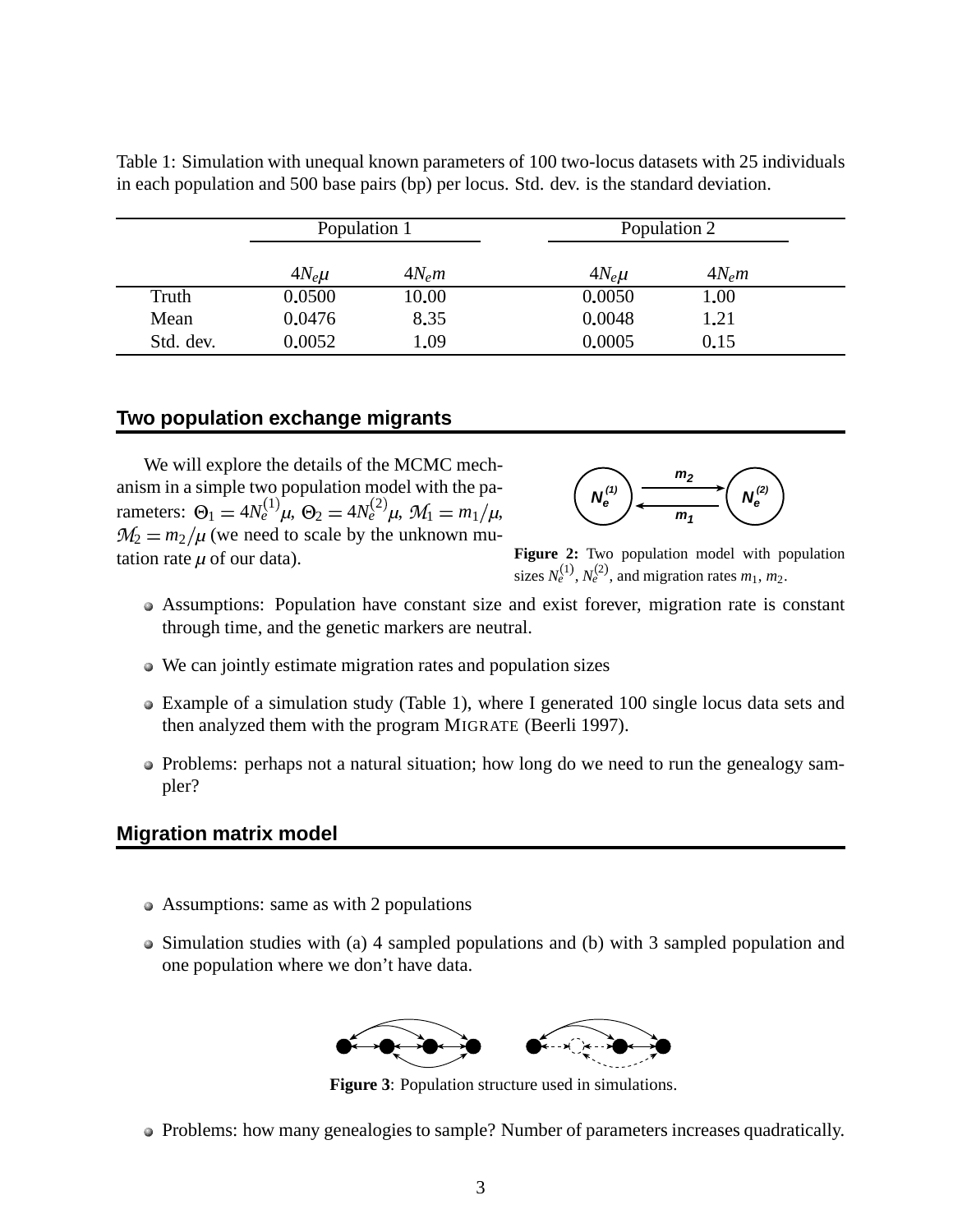## **Comparison** with  $F_{ST}$

Simulation studies can show that the ML-estimator delivers better result than  $F_{ST}$ , and results are still accurate when population sizes and/or migration rates are unequal (Table 1).

#### **Hypothesis testing using likelihood ratios**

The maximum likelihood framework makes it easy to test hypotheses. I expect that these tests will supersede standard test based on  $F_{ST}$ . I will show a few examples and hope that I am able to have a version of MIGRATE finished in March so that  $_{ln(0)}$ everybody can experiment with their own data in the "data section".

$$
H_0: \hat{N}_e = N_e^{(x)}
$$
  
Test-statistic: 
$$
-2\log\left(\frac{L(\Theta_x)}{L(\hat{\Theta})}\right) \leq \chi_{df}^2
$$



**Figure 4:** Likelihood ratio test: dashed areas are outside of the 95% confidence limit.  $\Theta$  is  $4N_e\mu$ ;  $df = 1$ ,  $\alpha = 0.05$ 

#### **Data type and mutation rate**

We have mutation models for infinite allele model, microsatellite stepwise mutation model (Valdez and Slatkin 1993, Di Rienzo et al. 1994), and finite sites sequence model (e.g. Swofford et al. 1996).

What's the effect of the data type to the estimate of migration rates? The data type is not that important, for the quality of the migration rate estimates, but the variance of the estimates is dependent on the number of unlinked loci (Fig. 5) having independent coalescent trees and the variability in the data, the more segregating sites or polymorphic loci are present the better the estimates of the migration rates.



**Figure 5:** Variance of parameter estimates: the dashed area is the 95% confidence area, the numbers 1, 3, and 10 are the numbers of sampled loci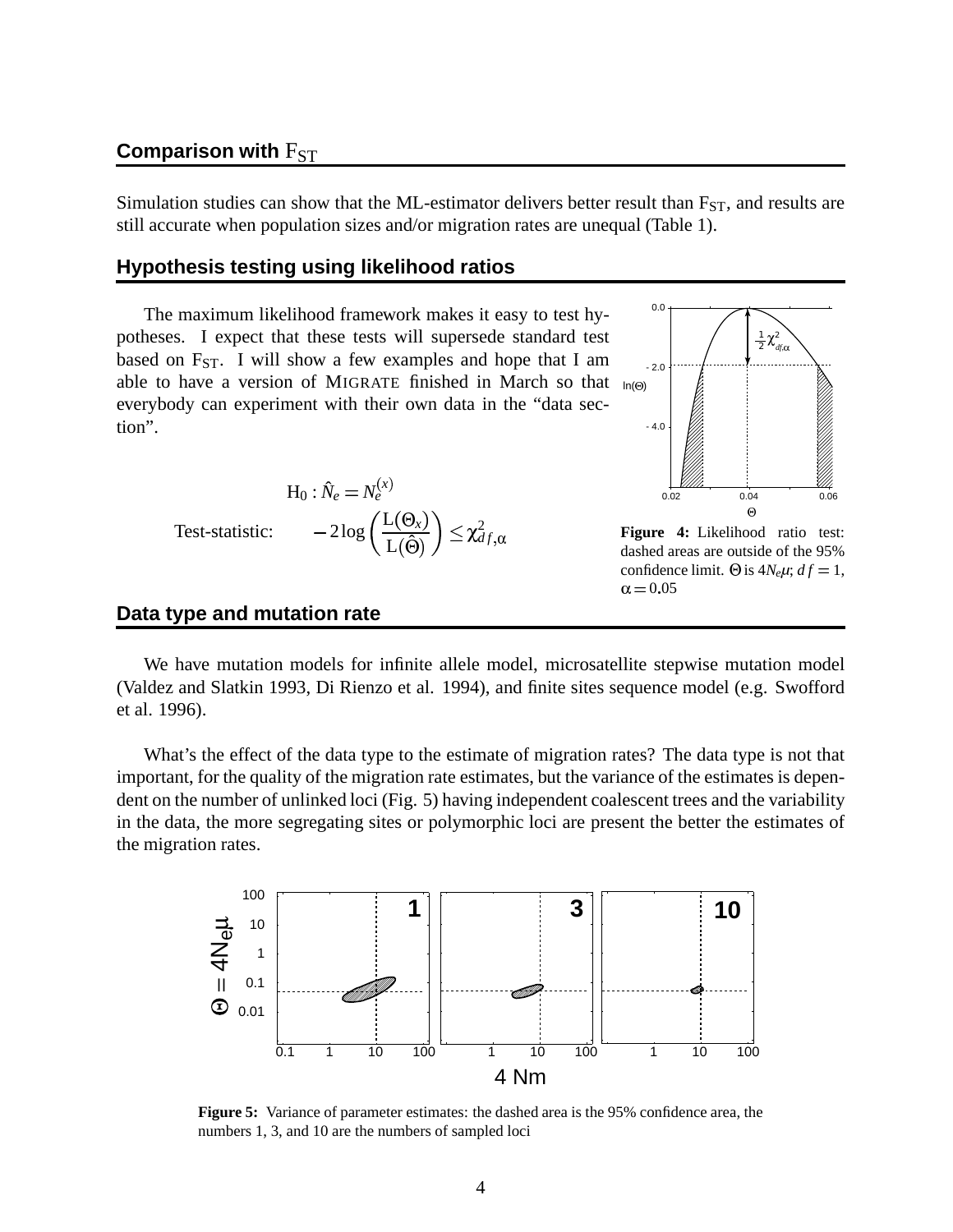Mutation rate is not constant: incorporation of the variance of the mutation rate is possible by assuming that it follows a Gamma distribution (Fig. 6) and estimating the shape parameter  $\alpha$  of this distribution jointly with the population parameters by integrating over all mutation rates *x*

$$
L(\Theta, \mathcal{M}, \alpha) = \prod_{l} \int_0^{\infty} \frac{e^{-\alpha x/\Theta_1} x^{\alpha-1}}{\Gamma(\alpha) \left(\frac{\Theta_1}{\alpha}\right)^{\alpha}} L(x, \Theta_l, \mathcal{M}_l) dx,
$$



**Figure 6:** Gamma distributed mutation rates, with different shape parameter  $\alpha$  and the same mean

#### **Summary**

- Coalescence theory enables us to estimate population parameters by including sample data and taking the possible histories of the populations into account.
- Expansion of the coalescence model to any migration model is possible.
- Maximum likelihood ratio test of arbitrary hypotheses.
- Multi-locus enzyme electrophoretic data and microsatellite markers delivers good migration rate estimates compared to mtDNA sequence data, because the quality of the result is dependent on the number of loci and the variability in the data.
- The assumption that the mutation rate over loci is constant is obviously wrong for electrophoretic markers and microsatellites and taking the variation of the mutation rate into account should improve the estimates of population parameters.

#### **Bibliography**

- Citations with a  $\star$  are recommended to read and/or introductory, citations with a  $\bullet$  are rather difficult.
- BEERLI, P., 1997, MIGRATE DOCUMENTATION version 0.3. Distributed over the Internet: http://evolution.genetics.washington.edu/lamarc.html.
- DI RIENZO A., A. C. PETERSON, J. C. GARZA, A. M. VALDES, M. SLATKIN, and N. B . FREIMER, 1994, Mutational processes of simple-sequence repeat loci in human populations. Genetics **91** (8): 3166–3170.
- DONNELLY, P. and S. TAVARE´, 1997, *Progress in population genetics and human evolution*. IMA volumes in mathematics and its applications **87**, Springer, New York.
- FELSENSTEIN, J., 1973, Maximum likelihood estimation of evolutionary trees from continuous characters. American Journal of Human Genetics **25**: 471–492.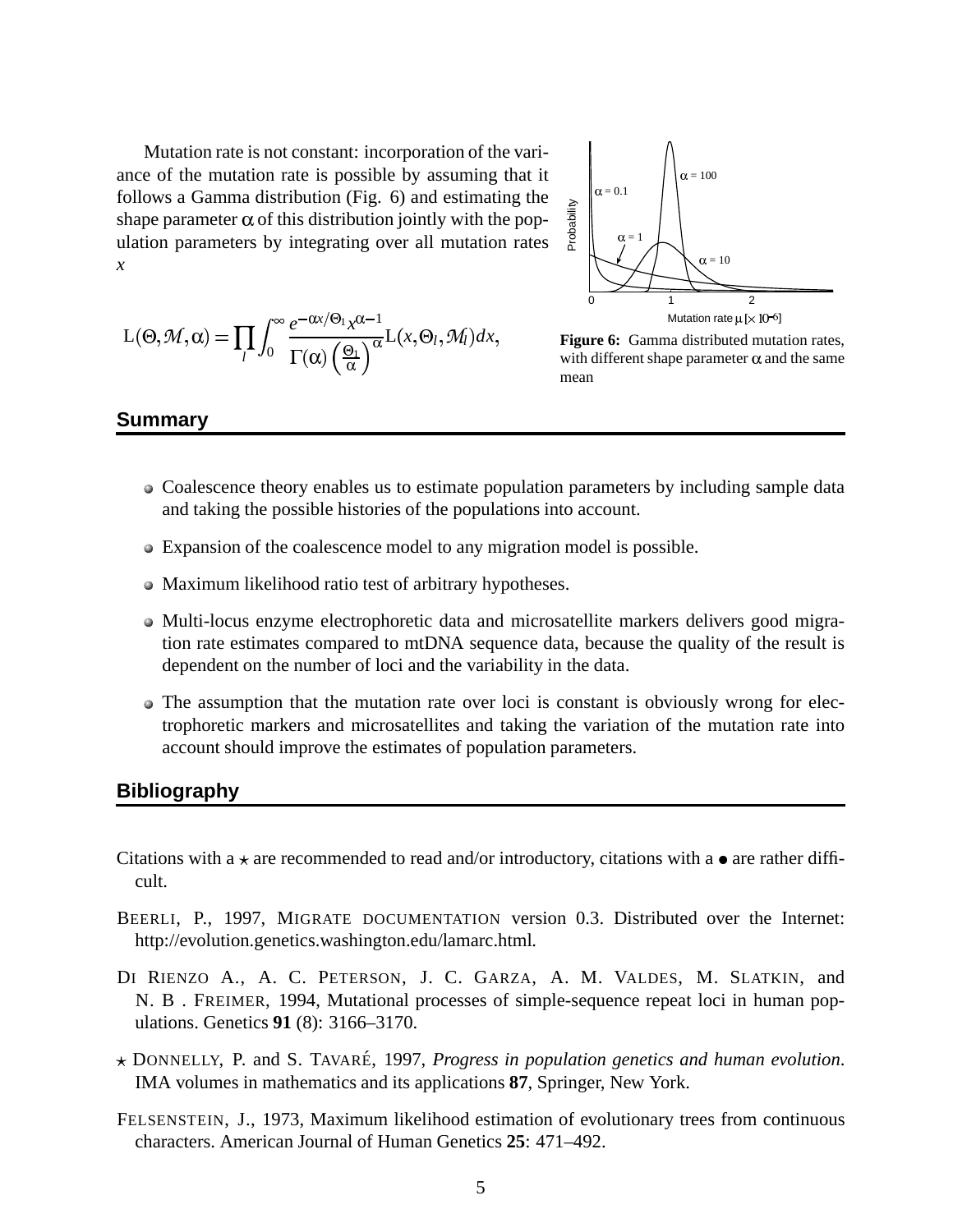- FELSENSTEIN, J., 1988, Phylogenies from molecular sequences: inference and reliability. Annual Review of Genetics **22**: 521–565.
- FELSENSTEIN, J., 1992, Estimating effective population size from samples of sequences: inefficiency of pairwise and segregating sites as compared to phylogenetic estimates. Genetics Research **59**: 139–147.
- GRIFFITHS, R. and S. TAVARÉ, 1994, Sampling theory for neutral alleles in a varying environment. Philos Trans R Soc Lond B Biol Sci **344** (1310): 403–10, Department of Mathematics, Monash University, Clayton, Victoria, Australia.
- HAMMERSLEY, J. and D. HANDSCOMB, 1964, *Monte Carlo Methods*. Methuen and Co., London.
- HUDSON, R. R., 1990, Gene genealogies and the coalescent process. In *Oxford Surveys in Evolutionary Biology*, vol. 7, pp. 1–44.
- KINGMAN, J., 1982a, The coalescent. Stochastic Processes and their Applications **13**: 235–248.
- KINGMAN, J., 1982b, On the genealogy of large populations. In *Essays in Statistical Science*, edited by J. Gani and E. Hannan, pp. 27–43, Applied Probability Trust, London.
- $\star$  KUHNER, M., J. YAMATO, and J. FELSENSTEIN, 1995, Estimating effective population size and mutation rate from sequence data using Metropolis-Hastings sampling. Genetics **140** (4): 1421–30, Department of Genetics, University of Washington, Seattle 98195-7360, USA.
- METROPOLIS, N., A. ROSENBLUTH, M. ROSENBLUTH, A. TELLER, and E. TELLER, 1953, Equation of state calculations by fast computing machines. Journal of Chemical Physics **21**: 1087–1092.
- NATH, H. and R. GRIFFITHS, 1993, The coalescent in two colonies with symmetric migration. Journal of Mathematical Biology **31** (8): 841–51.
- NATH, H. and R. GRIFFITHS, 1996, Estimation in an Island Model Using Simulation. Theoretical Population Biology **50**: 227–253.
- NOTOHARA, M., 1990, The coalescent and the genealogical process in geographically structured population. Journal of Mathematical Biology **29** (1): 59–75.
- SLATKIN, M., 1991, Inbreeding coefficients and coalescence times. Genetical Research **58** (2): 167–75, Department of Integrative Biology, University of California, Berkeley 94720.
- $\star$  SLATKIN, M. and W. MADDISON, 1989, A cladistic measure of gene flow inferred from the phylogenies of alleles. Genetics **123** (3): 603–613, Department of Zoology, University of California, Berkeley 94720.
- SWOFFORD, D., G. OLSEN, P. WADDELL, and D. HILLIS, 1996, Phylogenetic Inference. In *Molecular Systematics*, edited by D. Hillis, C. Moritz, and B. Mable, pp. 407–514, Sinauer Associates, Sunderland, Massachusetts.